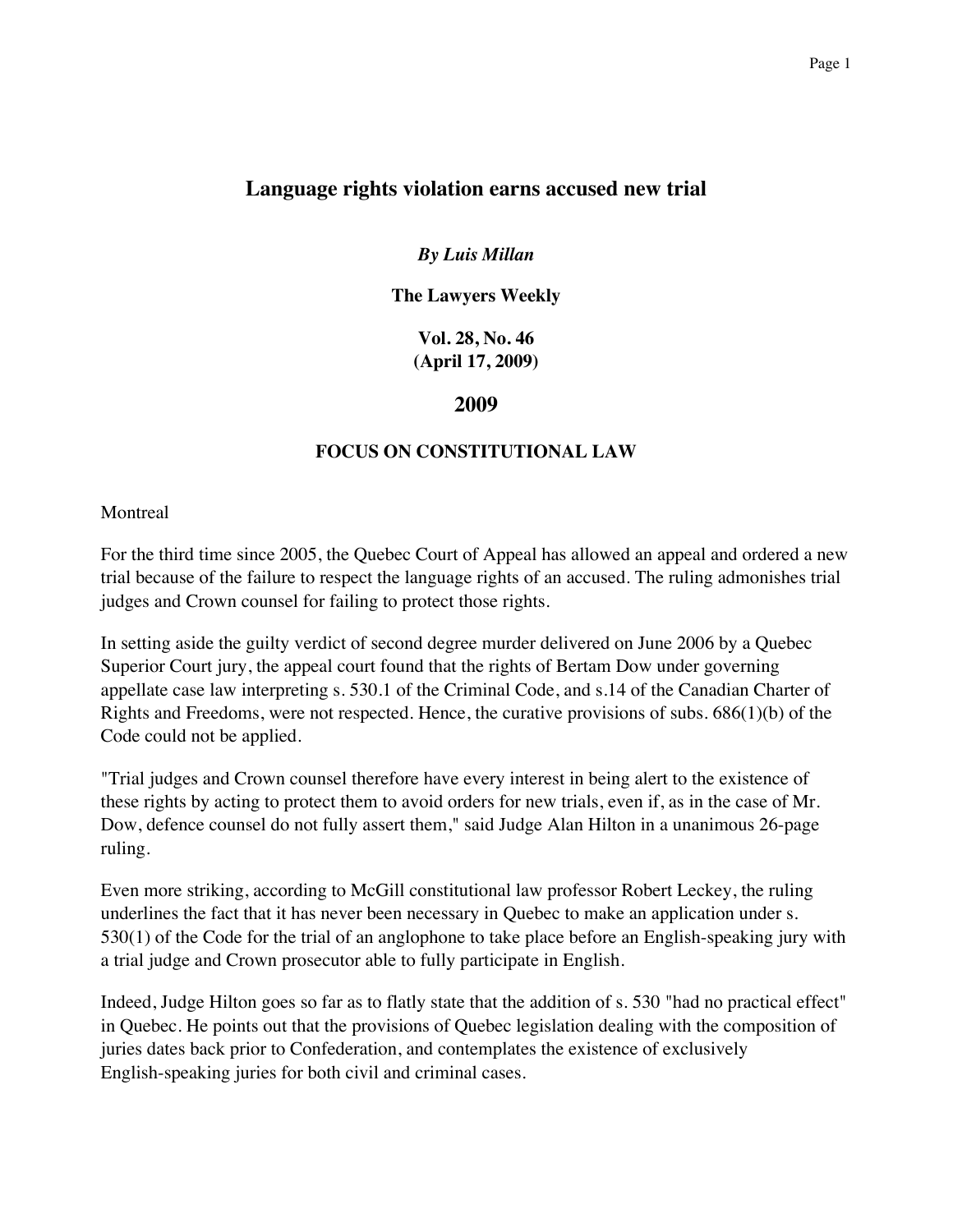Under s.530(1), an accused has an "absolute right" to equal access to a trial in the language he considers to be his, providing an application is made on a timely basis - and that such rights are not merely procedural but substantive.

"The appeal court is drawing out, possibly for the first time, that the historical practice in Quebec means that the application referred to in s.530 in the Criminal Code isn't determinative," explained Leckey, who served as editor in chief of the McGill Law Journal and clerked for Justice Michel Bastarache of the Supreme Court of Canada. "The court suggests that anglophones may not need to make a formal application because the Criminal Code provisions were understood as applying across the country a state of affairs that was already operative in Quebec."

Even though Dow did not make a formal application pursuant to s.530(1) of the Code, the record is clear from comments the trial judge made during the jury selection process that Dow had elected to be tried before a jury composed exclusively of English-speaking persons, as contemplated by s.14 of the Jurors Act.

Outside the presence of the jury, it was a different story. Several exchanges between the trial judge and counsel took place only in French, with simultaneous instead of consecutive translation being conducted, if at all. That meant that the accused heard what the interpreter said through an earpiece, and no one else in the courtroom knew or could have known what exactly Dow was hearing. "...[T]he fulfillment of the language guarantee available to an accused is better served by consecutive rather than simultaneous interpretation, which is the only way to make it possible to have a transcript in both languages," noted Justice Hilton.

Judge Hilton dismissed the Crown's contention that the accused waived his rights under s.530 of the Criminal Code when Dow replied that he didn't mind when asked by the trial judge if discussions could be held in French outside the presence of the jury - and defence counsel acquiesced. Based on R. v. Tran, [1994] 2 S.C.R. 951, Judge Hilton notes that the law is clear that for a renunciation of language rights at a criminal trial to be valid, "assuming it is possible to do so," an accused must know and understand what rights he is waiving, and understand the consequences of the waiver. Judge Hilton added that a trial judge exercises influence over an accused simply by the disparate nature of their relationship.

Based on the Supreme Court of Canada ruling in R. v. Beaulac, [1999] 1 S.C.R. 768, Judge Hilton concluded that the failure to respect the rights flowing from the applicability of s. 530 of the Code constitutes a substantial wrong and not a procedural irregularity.

Stéphane Beaulac, a constitutional law professor at the Université de Montréal, was not surprised by the ruling given the jurisprudence forged over the years by the nation's highest court. "The signal was clearly sent by the SCC that for an accused language rights are to be considered as fundamental legal rights," said Beaulac, who was formerly a law clerk with Madam Justice Claire L'Heureux-Dubé at the SCC. "For an accused to make full answer and defence, he must be able to defend himself in the language of his choice." (Quote translated by author.)